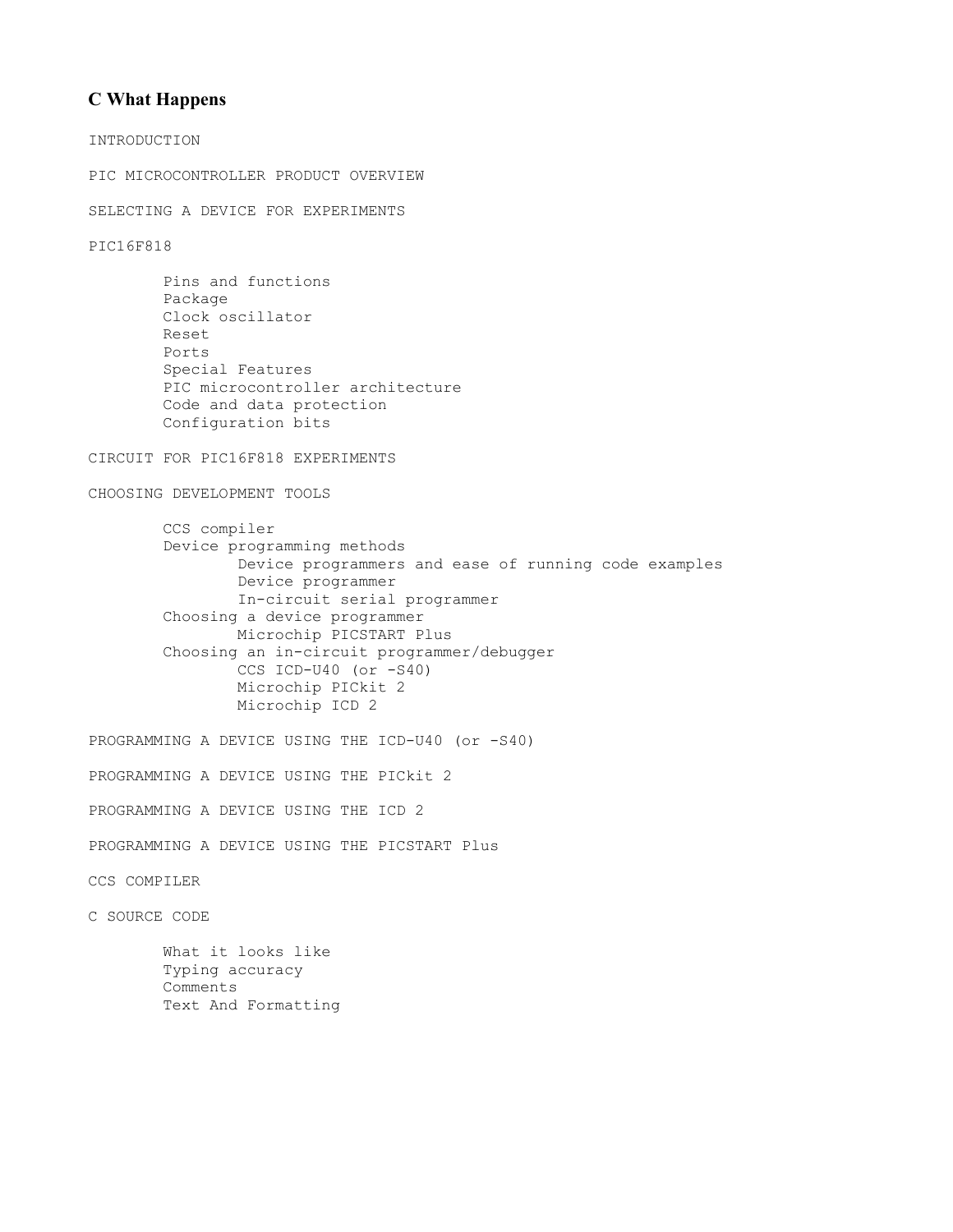BITS, BYTES, ETC. Bit Nibble Byte

Binary.

Hexadecimal

### CONSTANTS

VARIABLES

DATA

 Data types ASCII characters

NAMING CONSTANTS AND VARIABLES

Reserved words in C

OPERATORS - SHORT LIST

TRUE vs. FALSE

DEVICE FILES

PRE-PROCESSOR DIRECTIVES - SHORT LIST

INs AND OUTS OF DIGITAL I/O

CONFIGURATION REGISTER(S) FUSES

FUNCTIONS

 main() function Functions Built-in functions - short list

STATEMENTS

 Executable statements Blocks Conditional statements Semicolon use rules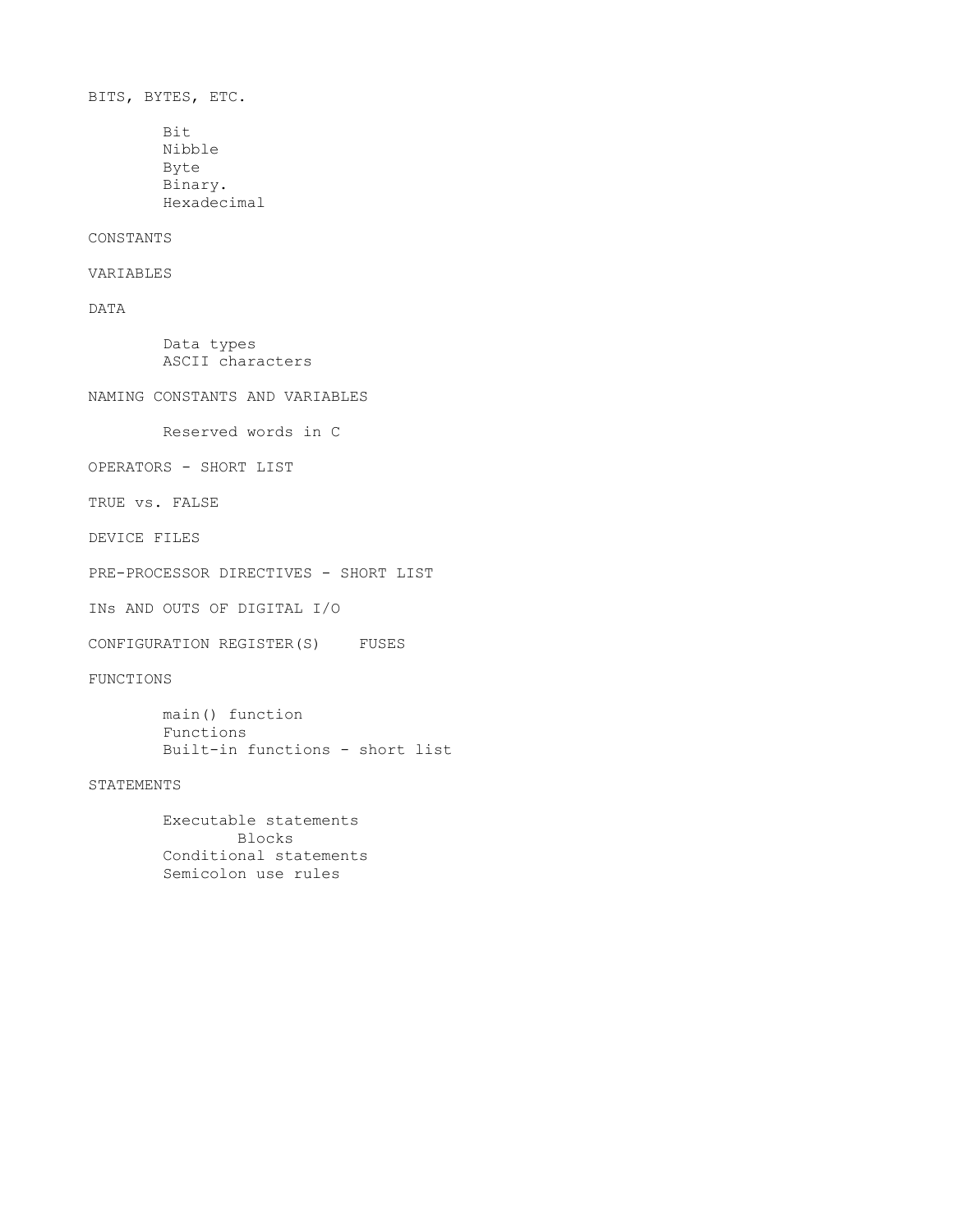```
PROGRAM DESIGN
         Program design - control flow
if and if \mathbf{i} if \mathbf{j} if/else
                  while loop
                  do/while loop
                  for loop
                  switch/case
                  break
                  continue
                  return
                  goto
         Rule
         Modular programming
WRITING PROGRAMS (With Experiments)
         Programming concepts
         Programming examples
         Simple data transfers
         Loop - endless
                  While loop
                  Do/while loop
                           Port registers accessed as variables
                                   Port addresses defined using #byte directives
                                   Port addresses defined using user-created
                                            include file
                                   Port addresses defined using get environment
                                           built-in function
         Loop with a counter
                 For loop
         Loop until
                  While loop
         Comparisons
                  Relational operators
                  If/else
         Switch/case
         Function calls and time delays
         Bit-level I/O using built-in functions
                  Bit toggle
                  If statement - read switch position
                          ! logical operator
                           && logical operator (two switches)
                          || logical operator (two switches)
                          if/else, else, else
                  Read input bit, write output bit
                  Event counting
         Bit manipulation using bit manipulation functions
                  Bit set/clear
                  Bit testing
                  Flags
                           #bit pre-processor directive example
```
typedef example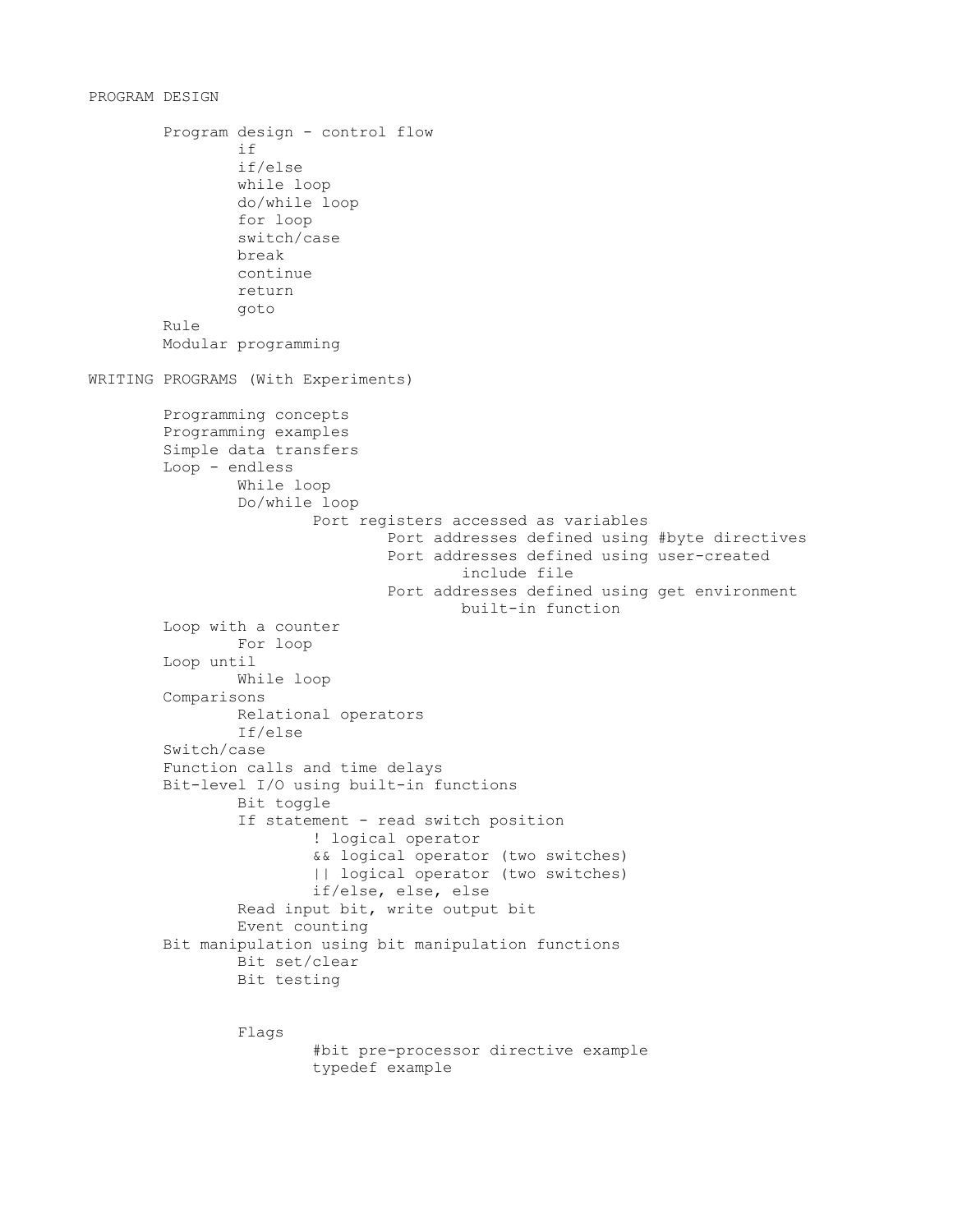Bit manipulation using bitwise operators Shift bits right or left Change specific bit to"1" Change specific bit to"0" Change specific bit to it's complement Goto Function library Cut and paste

TALKING TO A PIC MICROCONTROLLER WITH A PC VIA A WINDOWS TERMINAL PROGRAM

> "U"-turn experiment PC-to-PC "2-lane highway" experiment PC/PIC microcontroller PC baud rates RS-232 interface for a PIC microcontroller PIC microcontroller-to-PC serial communication Formatting PIC microcontroller data on a PC screen

### STRINGS

### ARRAYS

 Index to an array Step through array elements Extract nth element from array Add offset to index Lookup tables 7-segment LED display

#### **STRUCTURES**

Structures and ports - bit fields

#### MATH AND MANIPULATING NUMBERS

 Mathematical operators Operator precedence Data type selection considerations Formatting variables such as math results for printing

PASSING VARIABLES

 Passing arguments Returning values Prototyping functions

## OPERATORS

 Assignment operator Relational operators Logical operators Increment and decrement Mathematical operators Bitwise operators Pointer operators Structure operators Operators that don't fit the categories